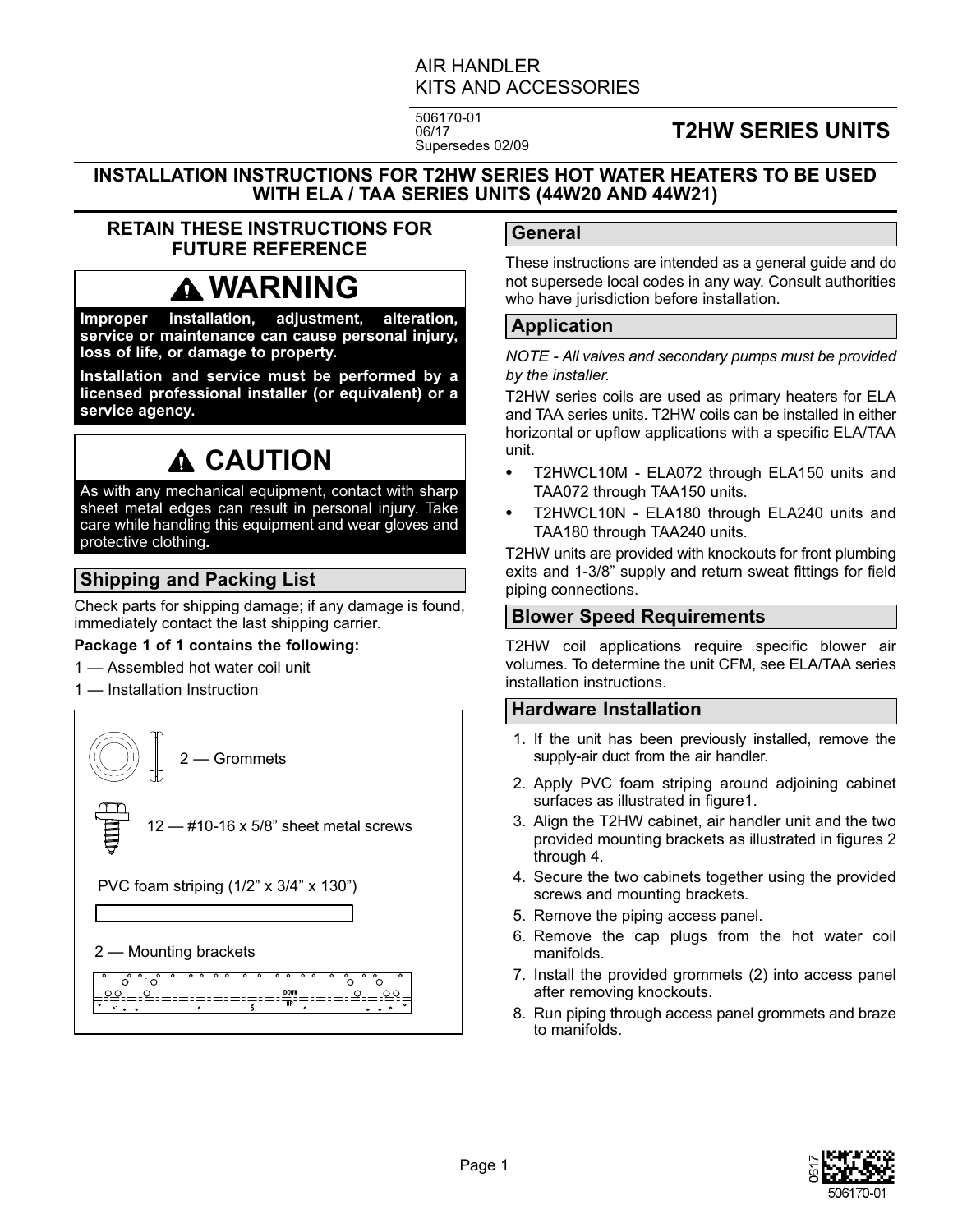

**Figure 1. Foam Stripping Installation**



**Figure 2. T2HW Cabinet Installation on ELA072/090and TAA072/090 (Left and Right Piping Connections)**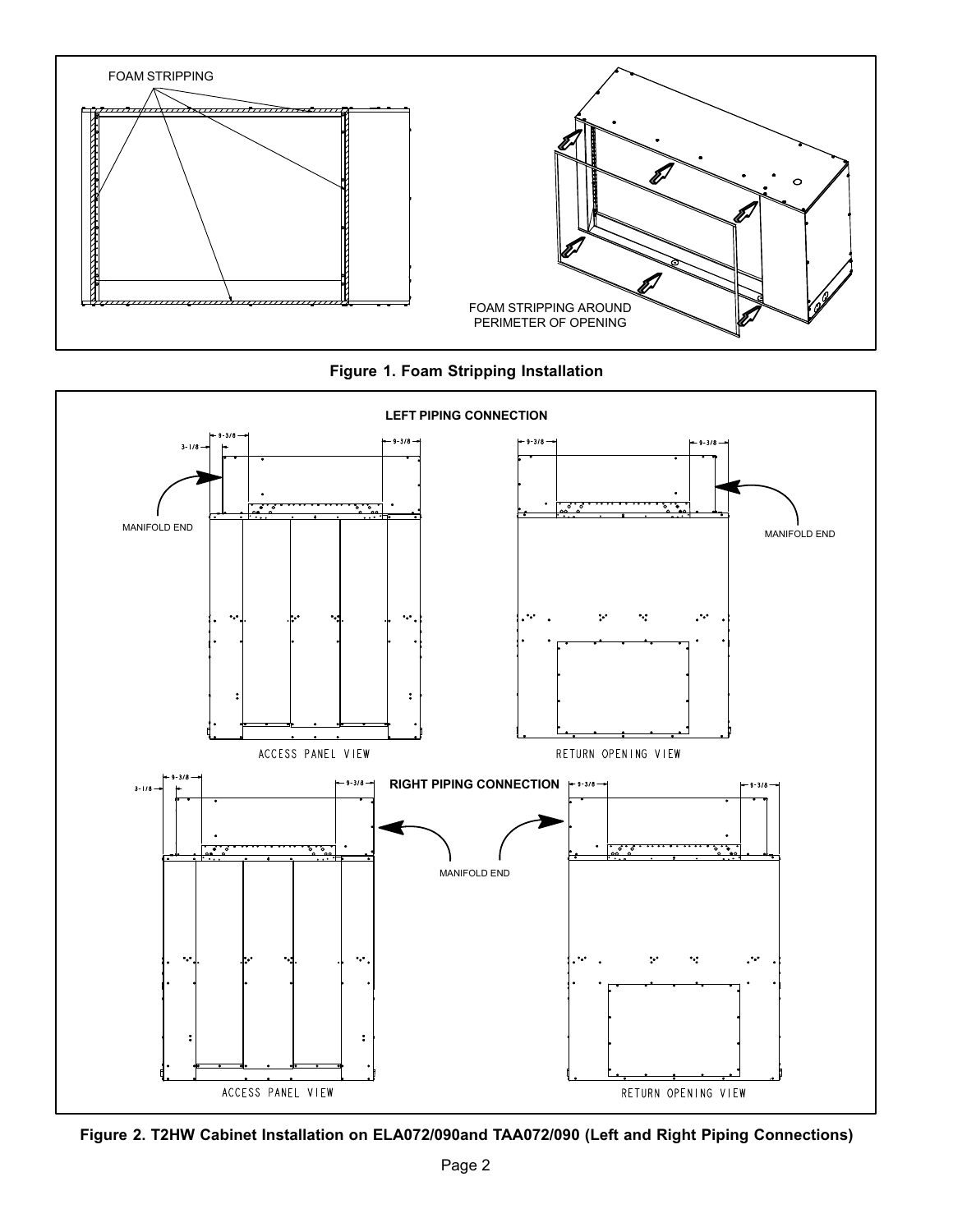